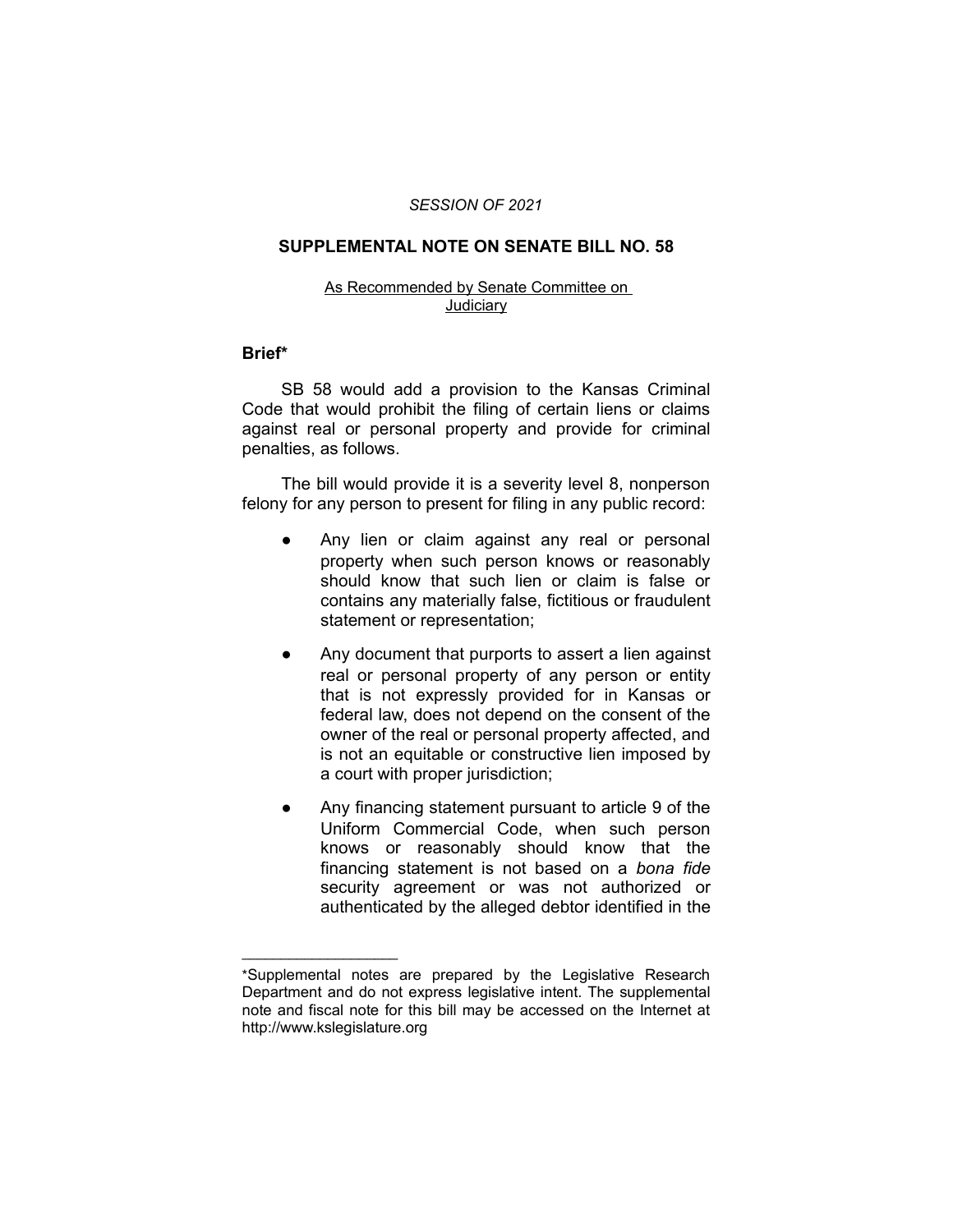financing statement or the debtor's authorized representative; or

Any document filed in an attempt to harass an entity, individual or public official, or obstruct a governmental operation or judicial proceeding, when such person knows or reasonably should know that the document contains false information.

Under the new crime, it also would be unlawful for any person to violate a court order issued pursuant to the statute governing an expedited process to review and determine the validity of liens and claims against real or personal property. In that statute, the bill would add to this process a requirement that, if the court orders the lien or claim to be set aside, the court's findings of fact and conclusions of law must include:

- An order prohibiting the person who filed such lien or claim from filing any future lien or claim with any filing officer without approval of the court that enters the order; and
- A provision stating that a violation of the order may subject the party in violation to civil and criminal penalties.

The bill also would require any order finding that a lien or claim is fraudulent to include a provision stating a violation of the order may result in civil and criminal penalties, and remove a provision providing for a specific penalty of imprisonment of up to 120 days, a fine not to exceed \$1,000, or both.

The bill would make technical amendments to ensure consistency in statutory references and phrasing.